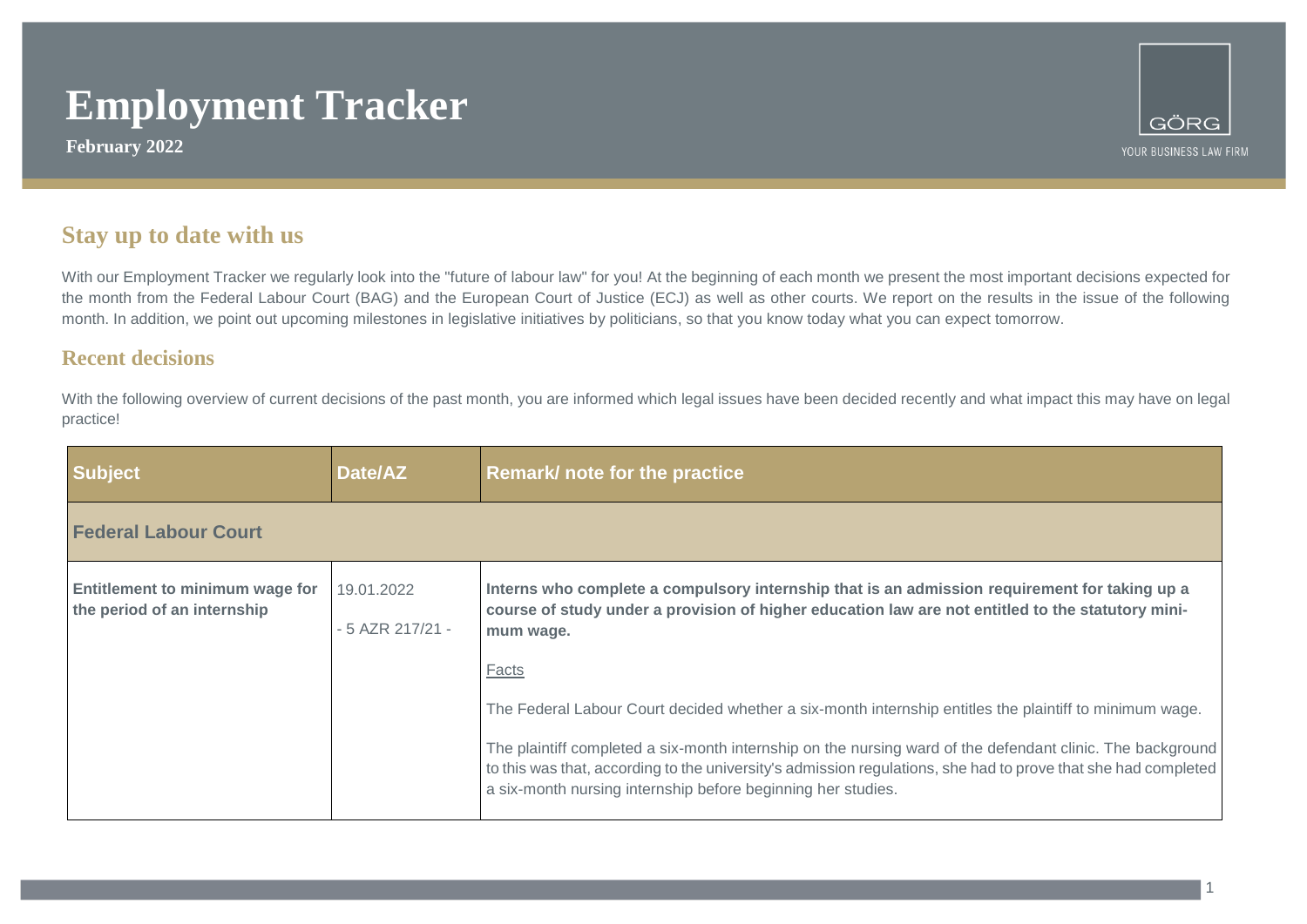

| At the request of the nursing directorate, the plaintiff submitted a certificate from the university before the<br>start of the internship stating that the planned internship was a mandatory internship for admission to med- |
|---------------------------------------------------------------------------------------------------------------------------------------------------------------------------------------------------------------------------------|
| ical school. Accordingly, the plaintiff was not compensated for her work as an intern.                                                                                                                                          |
|                                                                                                                                                                                                                                 |
| The plaintiff is of the opinion that the six-month internship should be remunerated in accordance with the                                                                                                                      |
| Minimum Wage Act because the internship completed was an orientation for vocational training. Such an                                                                                                                           |
| internship is only possible for a period of up to three months without remuneration. In addition, she was                                                                                                                       |
| entitled to pro rata compensation for vacation. Accordingly, the plaintiff's action seeks payment of the mini-                                                                                                                  |
| mum wage for the internship and pro rata compensation for vacation.                                                                                                                                                             |
|                                                                                                                                                                                                                                 |
| The defendant, on the other hand, is of the opinion that the internship in question was a compulsory intern-                                                                                                                    |
| ship and that it therefore did not have to pay the minimum wage pursuant to Section 22 (1) sentence 2 of                                                                                                                        |
| the Minimum Wage Act (MiLoG).                                                                                                                                                                                                   |
|                                                                                                                                                                                                                                 |
| The lower courts dismissed the action. The Regional Labour Court essentially based its decision on the fact<br>that the internship at issue was to be regarded as a mandatory internship and was therefore not subject to       |
| the scope of application of the Minimum Wage Act pursuant to Section 22 (1) Sentence 2 MiLoG.                                                                                                                                   |
|                                                                                                                                                                                                                                 |
| With her appeal to the Federal Labour Court, the plaintiff would still like to achieve that she is awarded the                                                                                                                  |
| payment of minimum wage.                                                                                                                                                                                                        |
|                                                                                                                                                                                                                                 |
| The decision of the Federal Labour Court                                                                                                                                                                                        |
| The plaintiff's appeal against the judgment of the Regional Labour Court dismissing the action was unsuc-                                                                                                                       |
| cessful. The Federal Labour Court ruled that the defendant is not obligated to pay the statutory minimum                                                                                                                        |
| wage pursuant to Sec. 1 in conjunction with Sec. 22 (1) Sentence 2 MiLoG.                                                                                                                                                       |
|                                                                                                                                                                                                                                 |
| In its reasoning, the Federal Labour Court states that the plaintiff is not subject to the personal scope of                                                                                                                    |
| application of the Act. The exclusion of claims to the statutory minimum wage pursuant to Sec. 22 (1) Sen-                                                                                                                      |
| tence 2 MiLoG covers, according to the intention of the legislator clearly expressed in the explanatory mem-                                                                                                                    |
| orandum to the Act, not only compulsory internships during studies, but also those that are mandatory in                                                                                                                        |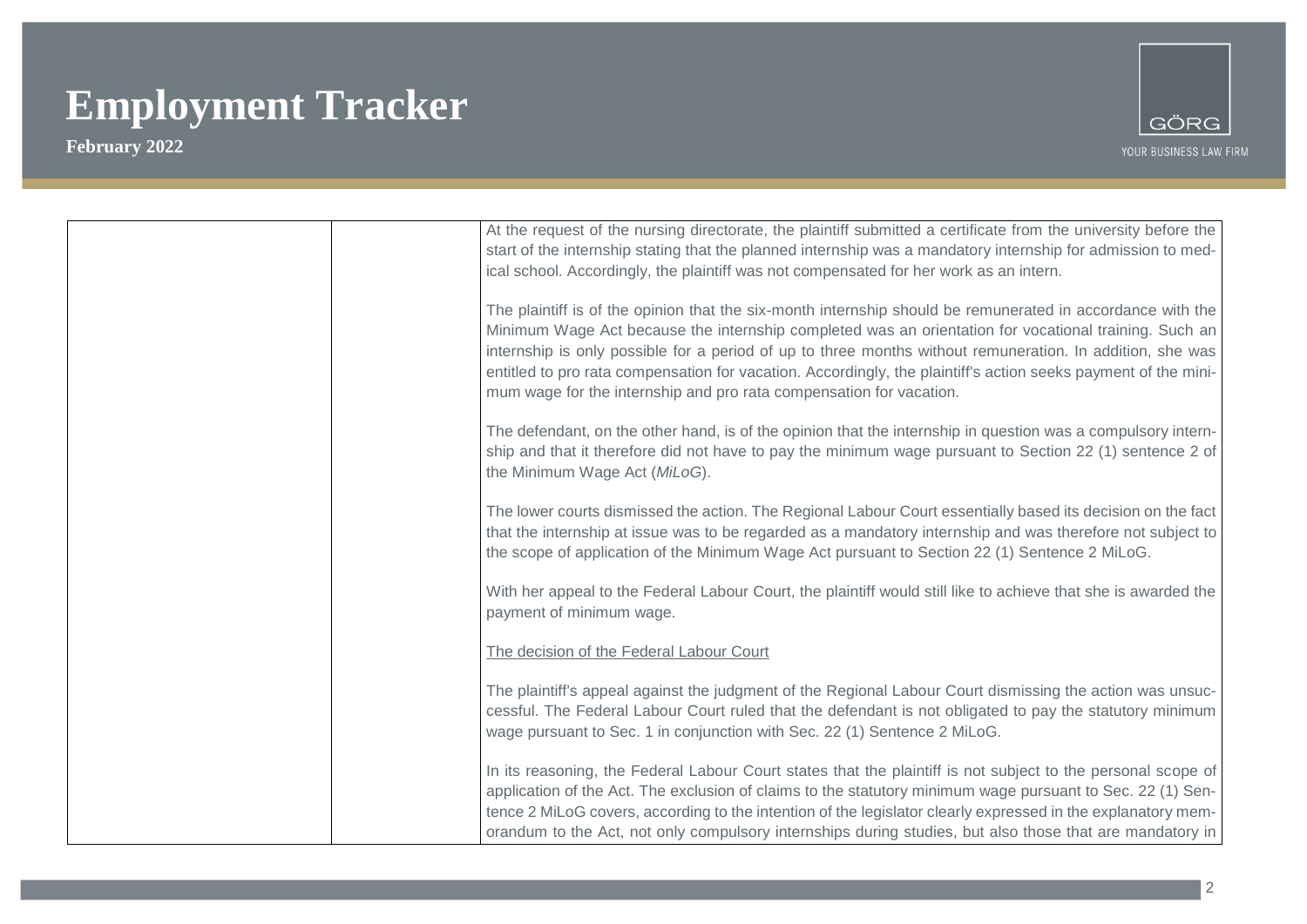

|                                                                                                                                                                                                                                                                                                                                                                            |                                | study regulations as a prerequisite for taking up a certain course of study. The fact that the study regulations<br>were issued by a private university does not contradict this, because this university is state-recognized. As<br>a result, the admission requirement issued by the university is equivalent to a regulation under public law<br>and thus ensures that the internship requirement in the study regulations does not unlawfully circumvent<br>the fundamental entitlement to the statutory minimum wage for interns. |
|----------------------------------------------------------------------------------------------------------------------------------------------------------------------------------------------------------------------------------------------------------------------------------------------------------------------------------------------------------------------------|--------------------------------|----------------------------------------------------------------------------------------------------------------------------------------------------------------------------------------------------------------------------------------------------------------------------------------------------------------------------------------------------------------------------------------------------------------------------------------------------------------------------------------------------------------------------------------|
| <b>Employee status of a pilot</b><br><b>Applicability of German law</b>                                                                                                                                                                                                                                                                                                    | 25.01.2022<br>- 9 AZR 139/21 - | The date of the judgment was moved to April 12, 2022.                                                                                                                                                                                                                                                                                                                                                                                                                                                                                  |
| <b>Establishment of an employment</b><br>relationship due to exceeding the<br>maximum duration of temporary<br>employment pursuant to Sections<br>9, 10 of the German Temporary<br><b>Employment Act (AÜG)</b><br>Effectiveness of extension of the<br>maximum duration of temporary<br>employment by collective bar-<br>gaining agreement vis-à-vis non-<br>union members | 26.01.2022<br>- 4 AZR 26/21 -  | The appointment was cancelled.                                                                                                                                                                                                                                                                                                                                                                                                                                                                                                         |
| <b>Mass dismissal</b><br>Invalidity of a termination due to<br>breach against the obligation to<br>transmit the notification to the                                                                                                                                                                                                                                        | 27.01.2022<br>- 6 AZR 155/21 - | The Sixth Senate of the Federal Labour Court has referred a question to the Court of Justice of the<br>European Union for a preliminary ruling in connection with the question of what sanctions a viola-<br>tion of Section 17 (3) sentence 1 of the German Unfair Dismissals Act (KSchG) entails.                                                                                                                                                                                                                                    |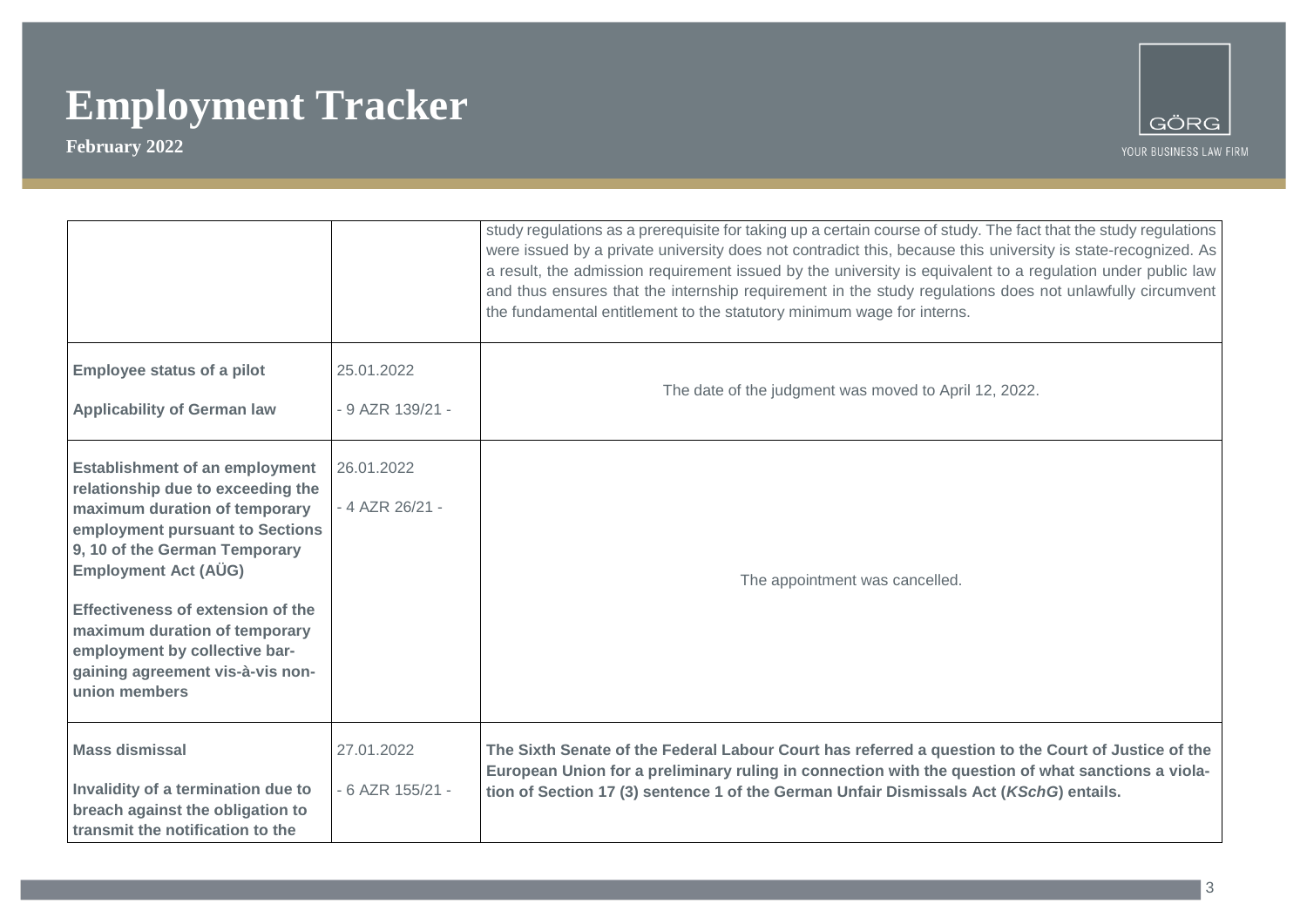

| works council to the employment   | Facts                                                                                                                                                                                     |
|-----------------------------------|-------------------------------------------------------------------------------------------------------------------------------------------------------------------------------------------|
| agency from Sec. 17 (3) Sentence  |                                                                                                                                                                                           |
| <b>1 Dismissal Protection Act</b> | In dispute is another detail of the mass dismissal notification proceedings. According to Sec. 17 (3) sen-                                                                                |
| (KSchG)                           | tence, 1 KSchG the employer is obliged to forward a copy of the notification to the works council to initiate                                                                             |
|                                   | the consultation proceedings to the employment agency. The Federal Labour Court has to decide whether                                                                                     |
|                                   | it leads to the invalidity of the mass dismissal notification and as a consequence to the invalidity of all                                                                               |
|                                   | mass dismissal terminations if the employer omits to forward the copy to the employment agency.                                                                                           |
|                                   | Insolvency proceedings were opened against the employer's assets due to insolvency and over indebted-<br>ness. At the same time, the defendant was appointed as insolvency administrator. |
|                                   |                                                                                                                                                                                           |
|                                   | The insolvency debtor agreed a reconciliation of interests with a list of names and a social plan with the                                                                                |
|                                   | works council set up at the company. The plaintiff - like all other employees - is included on the list of                                                                                |
|                                   | names as an employee to be dismissed. After issuing a mass dismissal notice pursuant to Sec. 17                                                                                           |
|                                   | KSchG, the insolvency debtor gave ordinary notice of termination of the plaintiff's employment. The insol-                                                                                |
|                                   | vency debtor did not forward a copy of the notification to the works council pursuant to Sec. 17 (2) KSchG                                                                                |
|                                   | to the Employment Agency, contrary to Sec. 17 (3) sentence 1 KSchG. For this reason, the plaintiff con-                                                                                   |
|                                   | siders the termination to be invalid.                                                                                                                                                     |
|                                   | The lower courts are of the opinion that the termination in dispute is not invalid due to a breach of the obli-                                                                           |
|                                   | gation under Section 17 (3) sentence 1 KSchG because it is merely a secondary obligation outside the                                                                                      |
|                                   | notification procedure. Accordingly, the lower courts dismissed the action. The plaintiff contests this with                                                                              |
|                                   | his appeal to the Federal Labour Court.                                                                                                                                                   |
|                                   |                                                                                                                                                                                           |
|                                   | The decision of the Federal Labour Court                                                                                                                                                  |
|                                   |                                                                                                                                                                                           |
|                                   | The Federal Labour Court has referred the question to the European Court of Justice within the framework                                                                                  |
|                                   | of a preliminary ruling procedure as to the purpose of the duty of notification pursuant to Art. 2 Para. 3                                                                                |
|                                   | Subpara. 2 of the Mass Dismissal Directive 98/59/EC. The second subparagraph of Art. 2(3) of the Mass                                                                                     |
|                                   | Dismissal Directive stipulates that the employer must provide the competent authority with a copy of at                                                                                   |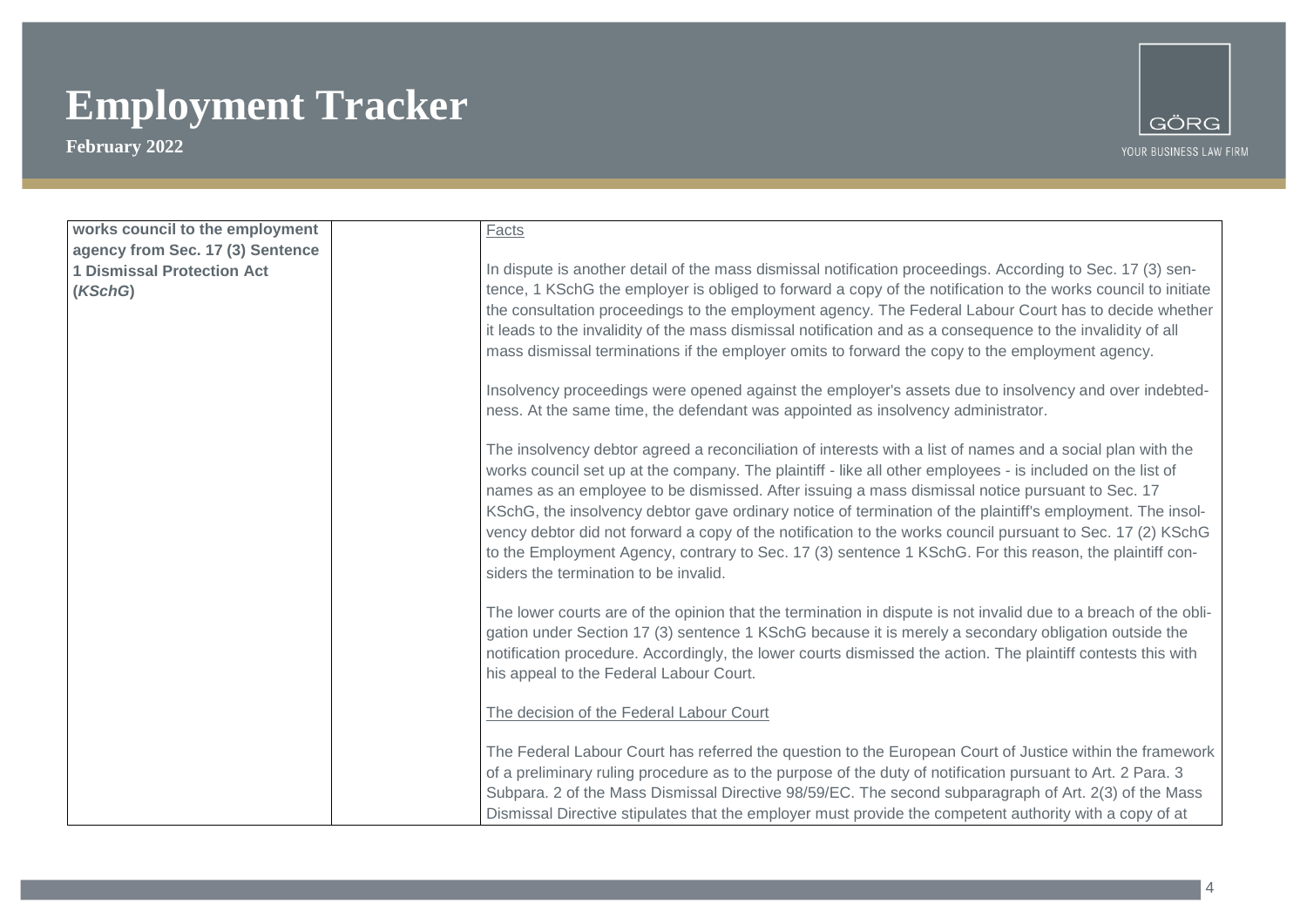

|                                                                                                                                       |                               | least the elements of the written notification to the employee representation referred to in subparagraph<br>$1(b)(i)$ to $(v)$ .<br>In the opinion of the Senate, the question referred to the European Court of Justice for a preliminary ruling<br>depends on whether Section 17 (3) sentence 1 of the German Unfair Dismissals Act (KSchG), which is to<br>be interpreted in the same way as the second subparagraph of Article 2 (3) of the Mass Dismissal Act in<br>conformity with European Union law, is to be regarded as a prohibition law pursuant to Section 134 of the<br>German Civil Code (BGB) in the same way as other provisions in mass dismissal proceedings which - at<br>least also - have the purpose of protecting employees. In this case, the termination would be invalid.                                                                                                                                                                                                                            |
|---------------------------------------------------------------------------------------------------------------------------------------|-------------------------------|----------------------------------------------------------------------------------------------------------------------------------------------------------------------------------------------------------------------------------------------------------------------------------------------------------------------------------------------------------------------------------------------------------------------------------------------------------------------------------------------------------------------------------------------------------------------------------------------------------------------------------------------------------------------------------------------------------------------------------------------------------------------------------------------------------------------------------------------------------------------------------------------------------------------------------------------------------------------------------------------------------------------------------|
| <b>European Court of Justice</b>                                                                                                      |                               |                                                                                                                                                                                                                                                                                                                                                                                                                                                                                                                                                                                                                                                                                                                                                                                                                                                                                                                                                                                                                                  |
| Are vacation periods to be taken<br>into account for overtime pay?<br><b>Preliminary ruling of the Federal</b><br><b>Labour Court</b> | 13.01.2022<br>$-C - 514/20 -$ | Article 7 (1) of Directive 2003/88/EC (Working Time Directive) must be interpreted in the light of Ar-<br>ticle 31 (2) of the EU Charter of Fundamental Rights (CFR) as precluding a provision in a collective<br>agreement under which, for the purpose of calculating whether the threshold of working time enti-<br>tling to an overtime premium has been reached, the hours corresponding to the paid annual leave<br>taken by the employee are not taken into account as hours worked.<br>Facts<br>The European Court of Justice has to rule on the question of whether a provision in a collective agreement,<br>which only takes into account hours actually worked for the calculation of overtime bonuses, is contrary to<br>Union law. The Federal Labour Court has referred this question to the European Court of Justice for a<br>preliminary ruling.<br>The parties to the main proceedings before the Federal Labour Court dispute whether vacation periods are<br>to be taken into account for overtime bonuses. |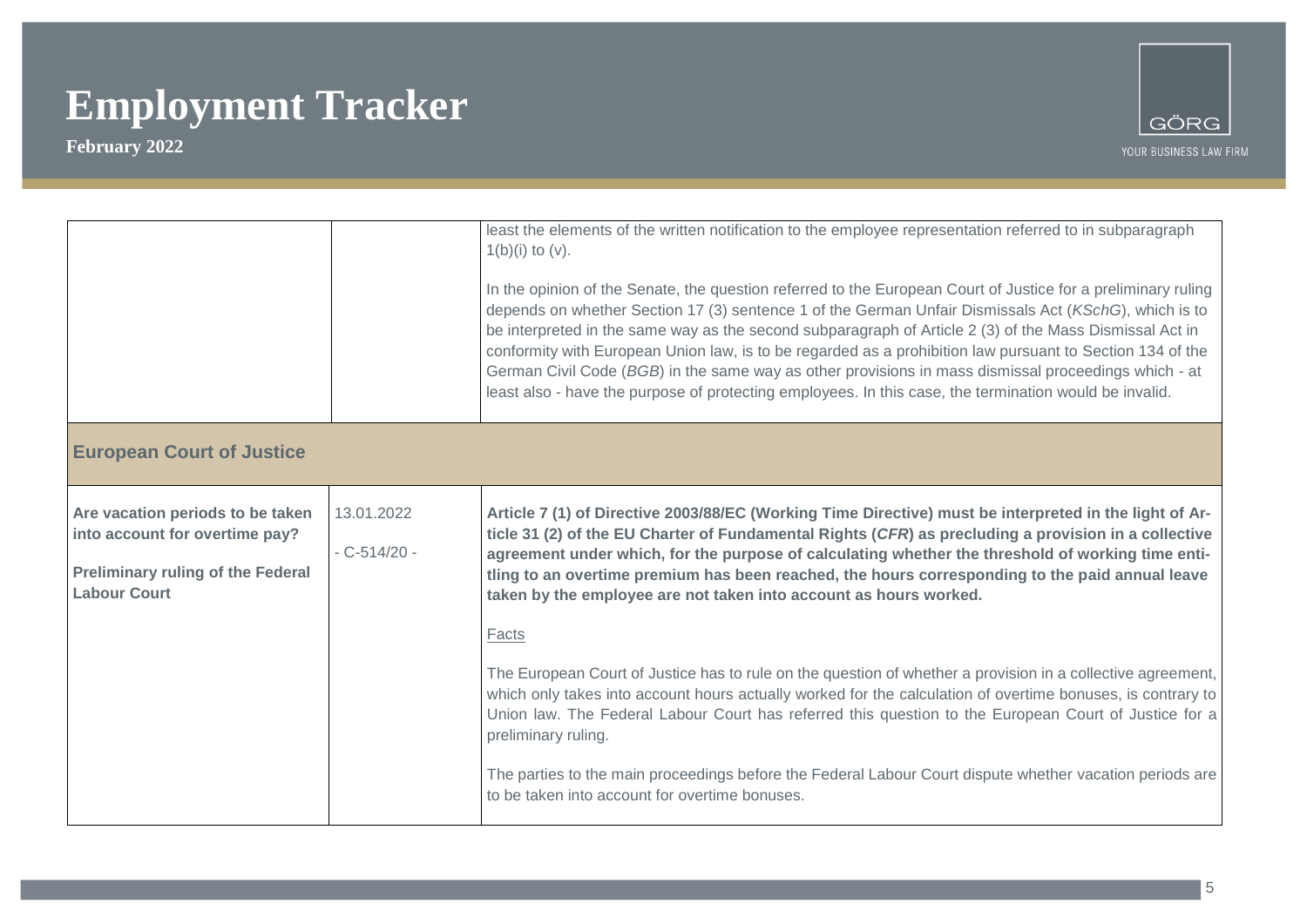

| The collective bargaining agreement applicable to the employment relationship stipulates that overtime bo-<br>nuses of 25% are paid for periods exceeding a certain number of hours worked in the respective calendar<br>month. Since the employer did not take into account the hours accounted for vacation in the calculation in<br>the month of August 2017 and therefore did not pay the plaintiff any overtime surcharges, the plaintiff claims<br>overtime surcharges for this month. He believes that vacation time should be included in the calculation of<br>overtime pay.                                                                                                                                                             |
|---------------------------------------------------------------------------------------------------------------------------------------------------------------------------------------------------------------------------------------------------------------------------------------------------------------------------------------------------------------------------------------------------------------------------------------------------------------------------------------------------------------------------------------------------------------------------------------------------------------------------------------------------------------------------------------------------------------------------------------------------|
| The courts previously dealing with the matter were of the opinion that vacation periods were not to be in-<br>cluded in the calculation of overtime bonuses. The wording of the collective agreement clearly refers exclu-<br>sively to the hours actually worked. The Federal Labour Court, on the other hand, assumes that not taking<br>vacation periods into account when calculating overtime bonuses could constitute an incentive to forego<br>vacation that is impermissible under European Union law. For this reason, the Federal Labour Court has<br>referred this question to the European Court of Justice for a preliminary ruling.                                                                                                 |
| The decision of the European Court of Justice                                                                                                                                                                                                                                                                                                                                                                                                                                                                                                                                                                                                                                                                                                     |
| The European Court of Justice has ruled that the provision in a collective agreement according to which<br>only the actual working time worked is taken into account when calculating overtime bonuses violates Art.<br>7 (1) of the Working Time Directive 2003/88/EC.                                                                                                                                                                                                                                                                                                                                                                                                                                                                           |
| In its reasoning, the European Court of Justice states that Art. 7 (1) of the Working Time Directive<br>2003/88/EC must be interpreted in light of Art. 31 (2) of the CFR, since the fundamental right to paid annual<br>leave is concretized by Art. 7 (1) of the Working Time Directive 2003/88/EC. The fact that periods of rest<br>leave are not taken into account when calculating overtime pay could create an incentive for employees to<br>waive their right to annual leave. If the pay for annual leave taken is less than the normal pay, employees<br>may be encouraged not to take annual leave. This is incompatible with the objectives pursued by the right<br>to paid annual leave, according to the European Court of Justice. |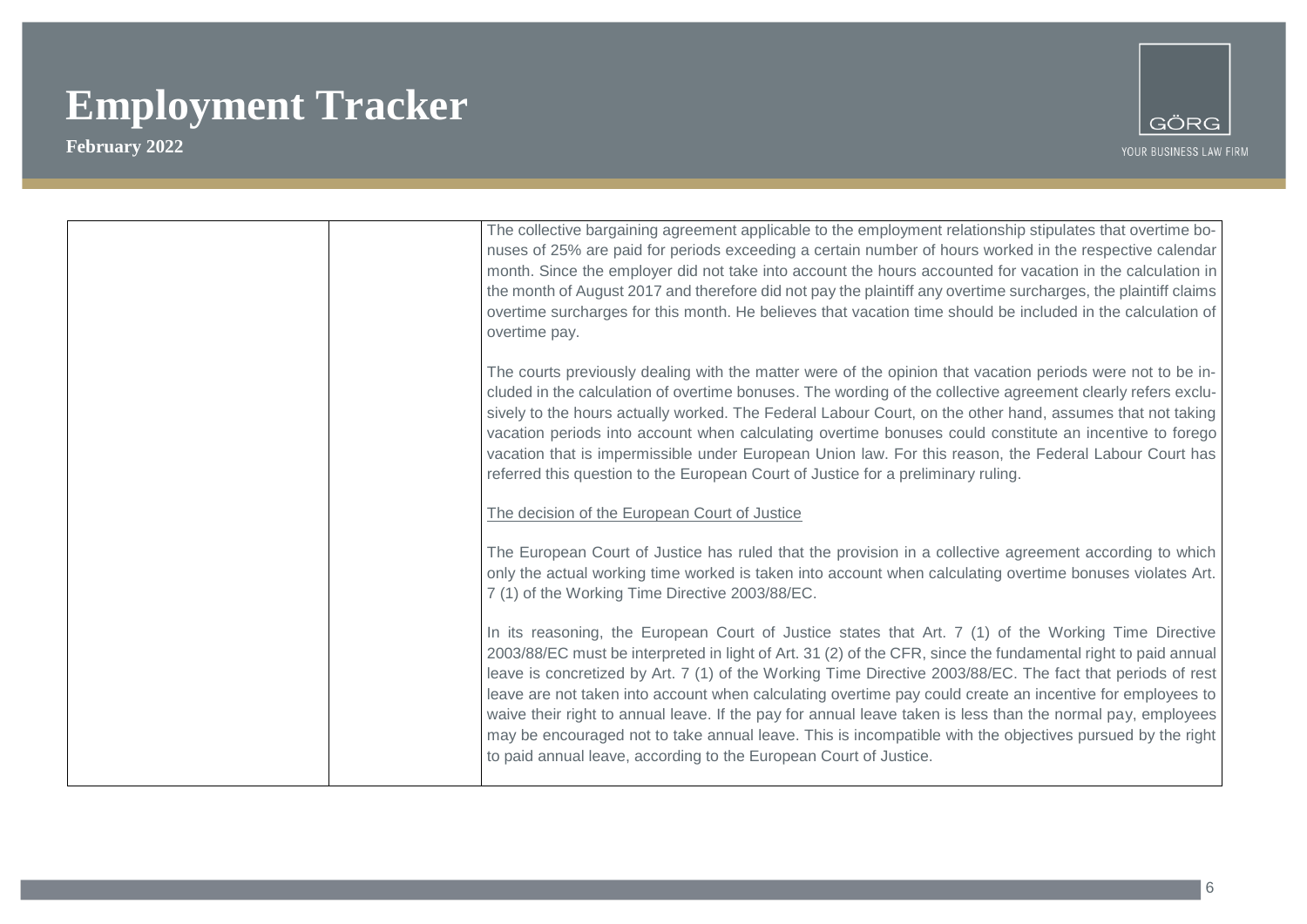**February 2022**



### **Upcoming decisions**

With the following overview of upcoming decisions in the following month, you will be informed in advance about which legal issues will be decided shortly and what consequences this may have for legal practice!

| <b>Subject</b>                                                                                             | Date/AZ                        | Remark/ note for the practice                                                                                                                                                                                                                                                                                                                                                                                                                                                                                                                                                                                                                                                                                                                                                                                                                                                                                                                                                                                                                                                                                                                                                                                                                                                                                                                                                            |
|------------------------------------------------------------------------------------------------------------|--------------------------------|------------------------------------------------------------------------------------------------------------------------------------------------------------------------------------------------------------------------------------------------------------------------------------------------------------------------------------------------------------------------------------------------------------------------------------------------------------------------------------------------------------------------------------------------------------------------------------------------------------------------------------------------------------------------------------------------------------------------------------------------------------------------------------------------------------------------------------------------------------------------------------------------------------------------------------------------------------------------------------------------------------------------------------------------------------------------------------------------------------------------------------------------------------------------------------------------------------------------------------------------------------------------------------------------------------------------------------------------------------------------------------------|
| <b>Federal Labour Court</b>                                                                                |                                |                                                                                                                                                                                                                                                                                                                                                                                                                                                                                                                                                                                                                                                                                                                                                                                                                                                                                                                                                                                                                                                                                                                                                                                                                                                                                                                                                                                          |
| Avoidance of a termination agree-<br>ment due to unlawful threat<br><b>Requirement of fair negotiation</b> | 24.02.2022<br>- 6 AZR 333/21 - | In dispute is whether the termination agreement concluded between the parties was effectively contested<br>due to unlawful threat and whether the termination declared after the contestation is effective.<br>In a conversation with the managing director of the defendant, which was also attended by the defendant's<br>attorney, the plaintiff employee was confronted with the accusation that she had unauthorizedly changed<br>purchase prices for goods in the defendant's EDP system. She had not been informed beforehand that the<br>conversation was to be about this accusation.<br>She was then presented with a prepared termination agreement, according to which the employment rela-<br>tionship was to end at the end of the month for operational reasons and she was to receive her full remu-<br>neration until then. The termination agreement ended with a settlement receipt.<br>After a break of about ten minutes, the plaintiff signed the agreement. Immediately thereafter, the plaintiff's<br>husband, who was employed by the defendant and against whom similar allegations were made, also signed<br>a termination agreement.<br>Subsequently, the plaintiff declared that she contested the termination agreement. She had only concluded<br>it because the defendant had unlawfully threatened her with immediate termination and criminal charges. |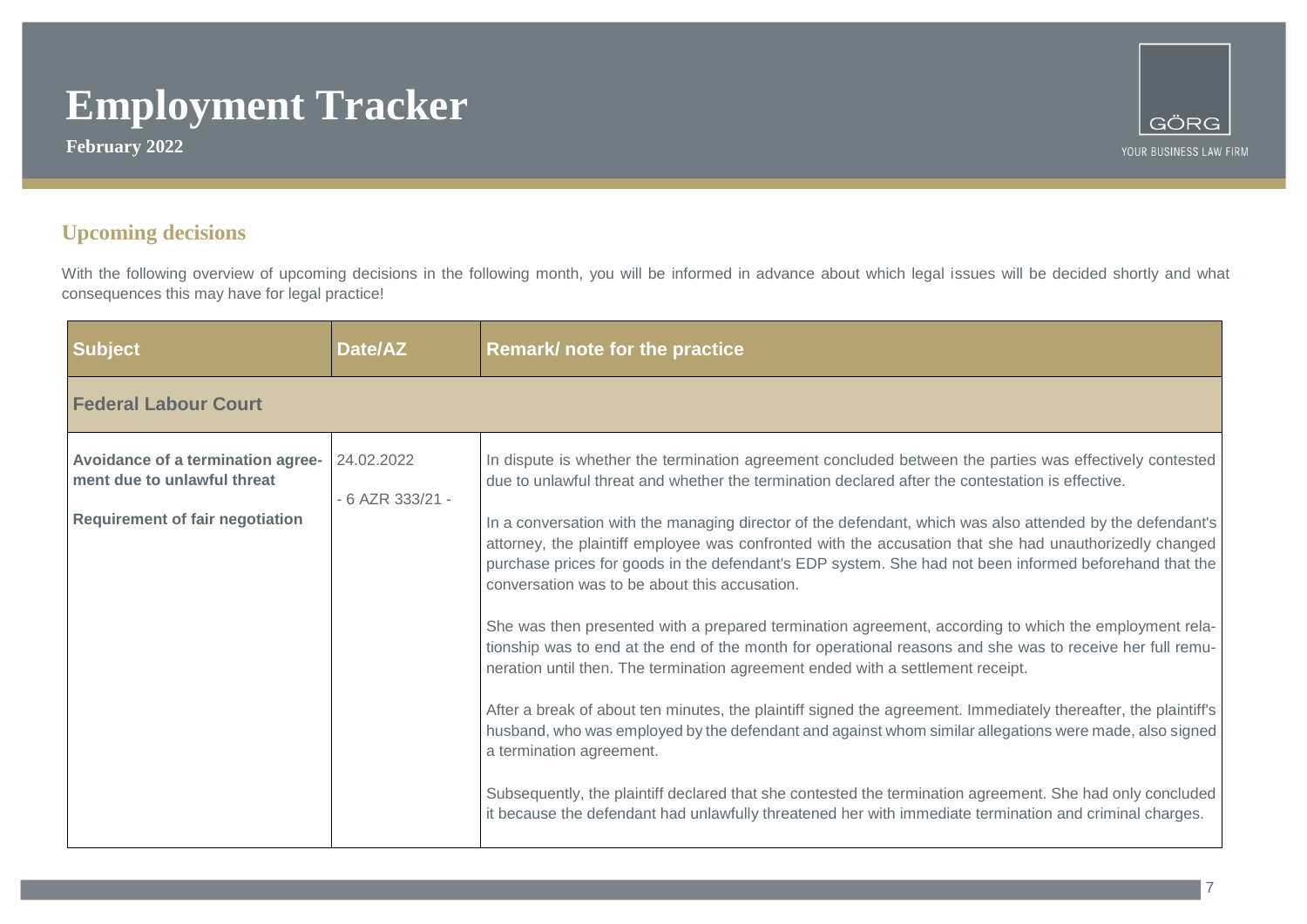

|                                                                                                                                                                                                 |                                | The defendant thereupon terminated the employment relationship for cause or, in the alternative, for good<br>cause. In her action, the plaintiff asserted the invalidity of both the termination agreement and the notices<br>of termination.<br>The Labour Court upheld the action. The Hamm Regional Labour Court considered the termination agree-<br>ment to be effective and accordingly did not rule on the effectiveness of the termination without notice. It<br>assumed that the requirement of fair negotiation had not been violated. The threat on the part of the defend-<br>ant had not been unlawful in view of the concrete circumstances. The other negotiating conditions were not<br>such as to arouse the plaintiff's instincts to flee. Unobjective, aggressive or insulting statements had not<br>been made. Nor was the plaintiff's state of health impaired. The plaintiff contests this in her appeal. |
|-------------------------------------------------------------------------------------------------------------------------------------------------------------------------------------------------|--------------------------------|---------------------------------------------------------------------------------------------------------------------------------------------------------------------------------------------------------------------------------------------------------------------------------------------------------------------------------------------------------------------------------------------------------------------------------------------------------------------------------------------------------------------------------------------------------------------------------------------------------------------------------------------------------------------------------------------------------------------------------------------------------------------------------------------------------------------------------------------------------------------------------------------------------------------------------|
| <b>Compensation under the General</b><br><b>Equal Treatment Act (AGG) due to</b><br>age discrimination in connection<br>with an assistance position within<br>the meaning of Sec. 78 (1) SGB IX | 24.02.2022<br>- 8 AZR 208/21 - | The Federal Labour Court has to decide whether the defendant owes the plaintiff compensation pursuant<br>to Sec. 15 (2) AGG due to a violation of the prohibition of discrimination on the grounds of age.<br>The defendant operates an assistance service that supports disabled people in all matters relating to per-<br>sonal assistance. They can advertise a job offer with the defendant, among other things. For this purpose,<br>the defendant provides them in advance with a questionnaire in which they can specify wishes with regard<br>to the person of the assistant, such as their gender or age. If a placement is successful, the disabled person<br>concludes a service contract with the defendant, and the assistant concludes an employment contract with<br>the defendant.<br>The plaintiff, who was born in 1968 and had previously worked as a so-called personal assistant, applied                  |
|                                                                                                                                                                                                 |                                | by e-mail to a job advertisement on the defendant's Internet portal. In this job offer, a 28-year-old severely<br>disabled student was looking for a Personal Assistant in all areas of everyday life, who should preferably be<br>between 18 and 30 years old. The defendant informed the plaintiff that it had decided to hire another appli-<br>cant due to the high number of applications.<br>Subsequently, the plaintiff asserted claims for compensation against the defendant under the AGG. After<br>the defendant rejected the claims, the plaintiff pursued them in the legal action. She took the view that she                                                                                                                                                                                                                                                                                                     |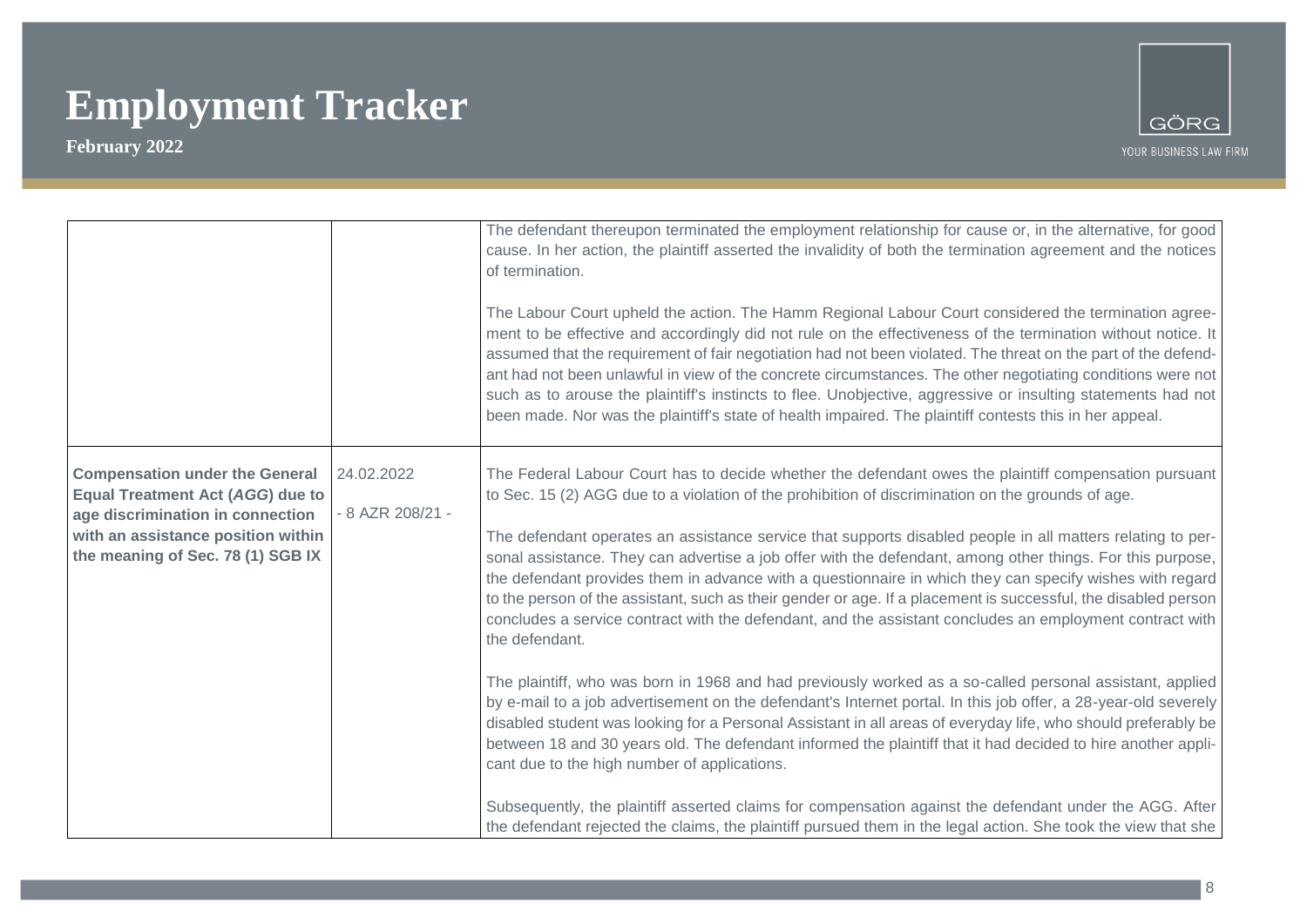

|                                                                          |                                                                               | had been unlawfully discriminated against because of her age. The job advertisement and the defendant's<br>questionnaire already provided evidence of this.<br>The Labour Court ordered the defendant to pay compensation in the amount of a potential gross monthly<br>salary. The Cologne Regional Labour Court dismissed the action. It explained that the job advertisement<br>indicated a direct discrimination of the plaintiff because of her age in the sense of Sec. 22 AGG. The different<br>treatment was justified in the controversy however due to the vocational requirements of the activity of the<br>personal assistance in accordance with Sec. 8 (1) AGG. The unequal treatment is beyond that after Sec.<br>10 AGG objectively justified. The plaintiff contests this with her appeal.                                                                                                                                                                                                                                                                                                                                   |
|--------------------------------------------------------------------------|-------------------------------------------------------------------------------|-----------------------------------------------------------------------------------------------------------------------------------------------------------------------------------------------------------------------------------------------------------------------------------------------------------------------------------------------------------------------------------------------------------------------------------------------------------------------------------------------------------------------------------------------------------------------------------------------------------------------------------------------------------------------------------------------------------------------------------------------------------------------------------------------------------------------------------------------------------------------------------------------------------------------------------------------------------------------------------------------------------------------------------------------------------------------------------------------------------------------------------------------|
| <b>Federal Social Court</b>                                              |                                                                               |                                                                                                                                                                                                                                                                                                                                                                                                                                                                                                                                                                                                                                                                                                                                                                                                                                                                                                                                                                                                                                                                                                                                               |
| <b>Social Security Obligations of Mi-</b><br>nority Shareholder-Managers | 01.02.2022<br>- B 12 KR 37/19 R -<br>- B 12 R 19/19 R -<br>- B 12 R 20/19 R - | In three similar proceedings before the Federal Social Court, it is disputed whether minority shareholder<br>managing directors of a GmbH are subject to social security contributions.<br>In all three proceedings, the defendant DRV Bund determined that the managing directors were subject to<br>social security contributions.<br>The actions brought against this determination were successful in some cases and unsuccessful in others<br>before the respective lower courts dealing with the issue.<br>Two of the state social courts shared the view of the DRV Bund and assumed a social insurance obligation.<br>This was essentially justified by the fact that the managing directors concerned had no legal power to avert<br>unwelcome shareholder resolutions according to the structure of the partnership agreements. There was no<br>comprehensive blocking minority, so that employment subject to social security contributions had to be<br>assumed. Even the fact that the managing directors concerned were granted a special right to manage the<br>company on their own in these proceedings did not change this. |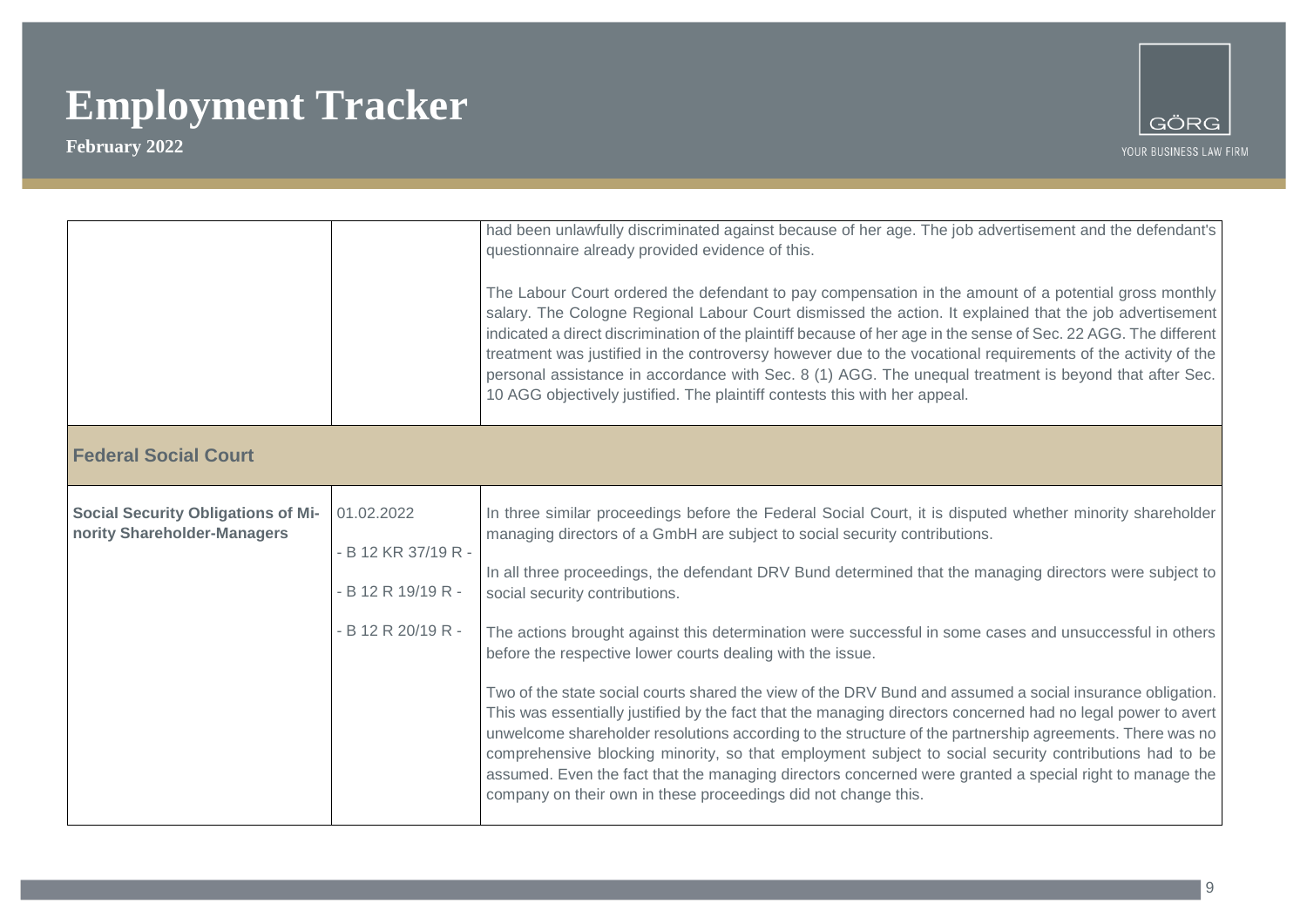

| The plaintiff managing directors have appealed against these decisions. Both managing directors are of the<br>opinion that the special right to manage the company granted in each case has an even stronger effect than<br>a blocking minority. The special right does indeed make it possible to oppose instructions by simply disre-<br>garding them.                                                                                                                                                                                                                                       |  |
|------------------------------------------------------------------------------------------------------------------------------------------------------------------------------------------------------------------------------------------------------------------------------------------------------------------------------------------------------------------------------------------------------------------------------------------------------------------------------------------------------------------------------------------------------------------------------------------------|--|
| In the proceedings Ref.: B 12 R 19/19 R, the lower courts ruled in favour of the plaintiff managing director<br>and thus rejected a social insurance obligation. The decision was mainly based on the fact that the plaintiff<br>had a qualified blocking minority. She had been able to effectively defend herself against changes to the<br>company on the basis of the 76% majority required under the articles of association and to effectively pre-<br>vent instructions being issued to her as managing director. In particular, her dismissal was not possible<br>without her consent. |  |
| The defendant DRV Bund contests this in its appeal. It is of the opinion that the plaintiff managing director<br>did not have an all-encompassing blocking minority. According to the managing director's contract, she was<br>subject to a consent requirement in a very significant number of cases.                                                                                                                                                                                                                                                                                         |  |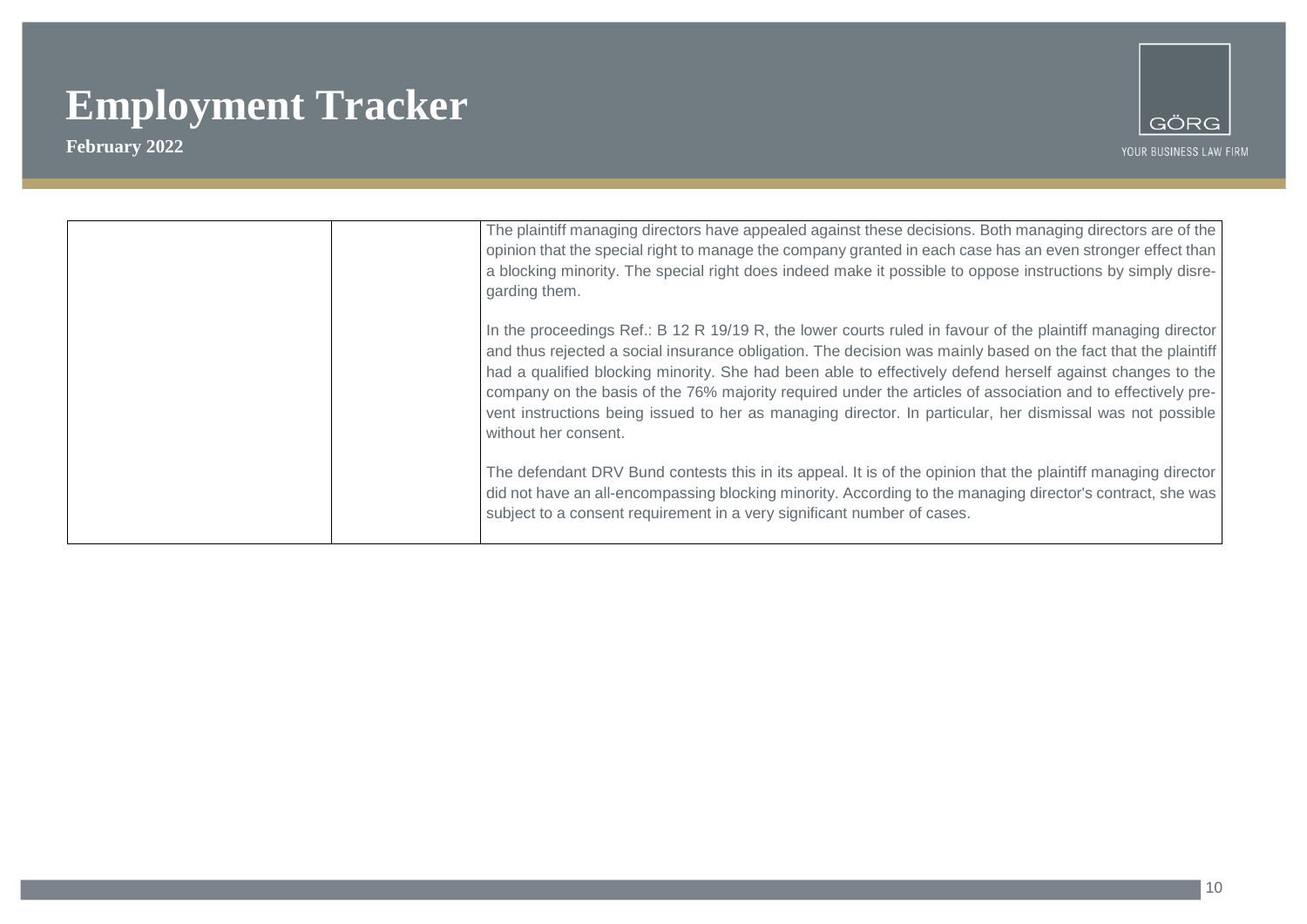**February 2022**



### **Legislative initiatives, important notifications & applications**

This section provides a concise summary of major initiatives, press releases and publications for the month, so that you are always informed about new developments and planned projects.

| <b>Subject</b>                                                                   | Timeline   | Remark/ note for the practice                                                                                                                                                                                                                                                                                                                                                                                                                                                                                                                                                                                                                                                                                                                                                                                                                                 |
|----------------------------------------------------------------------------------|------------|---------------------------------------------------------------------------------------------------------------------------------------------------------------------------------------------------------------------------------------------------------------------------------------------------------------------------------------------------------------------------------------------------------------------------------------------------------------------------------------------------------------------------------------------------------------------------------------------------------------------------------------------------------------------------------------------------------------------------------------------------------------------------------------------------------------------------------------------------------------|
| <b>Federal Minister of Labour plans</b><br>permanent right to work from<br>home  | 13.01.2022 | Contrary to the wording in the coalition agreement, which only provides for a right to discussion, Labour<br>Minister Hubertus Heil wants to create a legal right to work from home. He made this statement to the dpa<br>news agency.<br>According to Heil, employees should be able to work from home in the future if they do not have to be on                                                                                                                                                                                                                                                                                                                                                                                                                                                                                                            |
|                                                                                  |            | site at the company. A refusal on the part of the employer should only be considered if there are compelling<br>reasons.                                                                                                                                                                                                                                                                                                                                                                                                                                                                                                                                                                                                                                                                                                                                      |
| Change in requirements for vac-<br>cination and convalescence certifi-<br>cates. | 15.01.2022 | With the ordinance amending the Corona Protection Measures Exemption Ordinance, which came into force<br>on January 15, 2022, the requirements for proof of vaccination and convalescence were also newly regu-<br>lated. The Robert Koch Institute (RKI) was commissioned and authorized to publish the applicable require-<br>ments for proof of recovery on its website. Similarly, the Paul Ehrlich Institute (PEI) was instructed to adapt<br>the requirements for vaccination certificates as necessary and to publish them on its website. The following<br>changes to the requirements for proof of vaccination and convalescence therefore apply:<br>- Validity period of proof of recovery has been shortened from 6 months to 90 days.<br>- For the "Johnson&Johnson" vaccine, two vaccinations are required to maintain "fully vaccinated" status |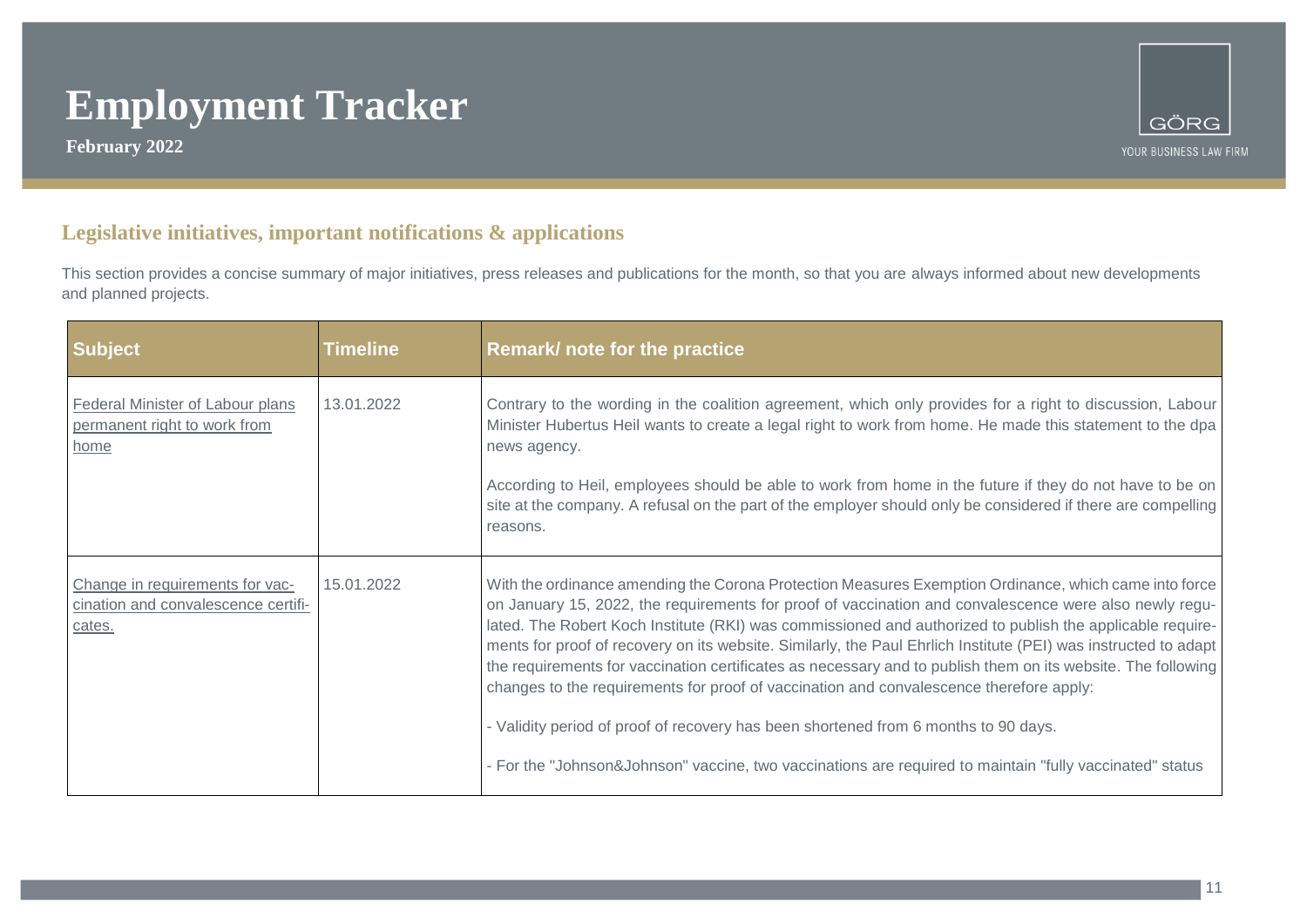

| Due to these changes, employers may also have to re-record the validity of employees' vaccination and    |
|----------------------------------------------------------------------------------------------------------|
| convalescence certificates and update their documentation in connection with the checks required by Sec. |
| 28b IfSG before entering the workplace if the requirements for "3G certificates" change.                 |
|                                                                                                          |